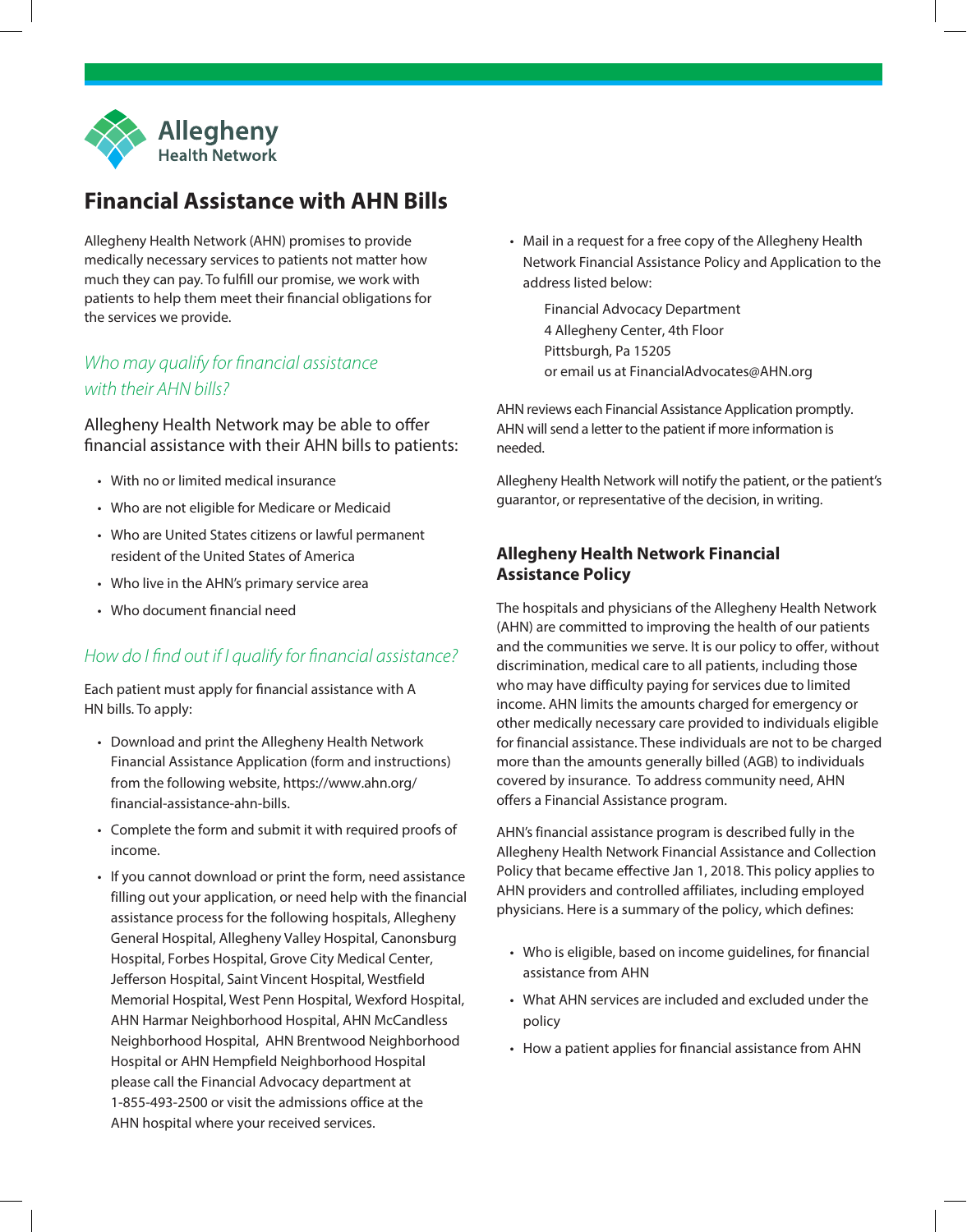### Who is eligible for financial assistance?

It is AHN's policy to provide financial assistance to patients:

- Who have no or limited medical insurance
- Who are not eligible for Medicare or Medicaid
- Who are United States citizens or lawful permanent resident of the United States of America
- Who live in AHN's primary service area
- Who document financial need

### What are the income quidelines for financial assistance?

The income guidelines for financial assistance are between 100% and 200% of the latest federal poverty guidelines.

## 2021 Federal Poverty Guidelines for the 48 Contiguous States and the District of Columbia

|                          |             | <b>Income Range</b> |
|--------------------------|-------------|---------------------|
| Household<br><i>Size</i> | 100%        | 200%                |
| 1                        | \$12,760.00 | \$25,520.00         |
| $\mathcal{P}$            | \$17,240.00 | \$34,480.00         |
| 3                        | \$21,720.00 | \$43,440.00         |
| 4                        | \$26,200.00 | \$52,400.00         |
| 5                        | \$30,680.00 | \$61,360.00         |
| 6                        | \$35,160.00 | \$70,320.00         |
| 7                        | \$39,640.00 | \$79,280.00         |
| 8                        | \$44,120.00 | \$88,240.00         |

\*Based on two times the current poverty guidelines. For families/household with more than 8 persons, add \$4,540 for each additional person.

For Westfield Memorial Hospital, eligible income range goes up to 300% of the Federal Poverty Guidelines. Please refer to Appendix E of the Financial Assistance Policy for the complete table ranges.

### What services are eligible for financial assistance?

Financial Assistance is available to eligible patients for these services:

- Emergency medical services
- Medically necessary (not elective) services for urgent lifethreatening conditions provided outside the Emergency Department
- Other medically necessary services as determined on a case-by-case basis

Financial assistance is not available from AHN for services such as:

- Services deemed "no covered" by Medicare
- Services deemed not medically necessary, including but to limited to the following:
	- Cosmetic services
	- Elective services related to reproduction, such as in vitro fertilization or vasectomy/vasectomy reversal
	- Transplant surgery and related services
	- Bariatric (weight loss) surgery and related services
	- Complementary/alternative medicine services such as acupuncture
	- Routine eye examinations
	- Contact lenses, hearing aids, cochlear implants
	- Deep-brain stimulation
	- LDL apheresis
	- Services covered by non-AHN programs or grants such as the Ryan White program for HIV/AIDS care

### How do I apply for financial assistance with AHN bills?

To apply for financial assistance with AHN bills, the patient or representative must complete and submit the Allegheny Health Network Financial Assistance Application and the required proofs of income. The application and proofs of income must be received by AHN within 240 days of the date the patient received medical services from AHN.